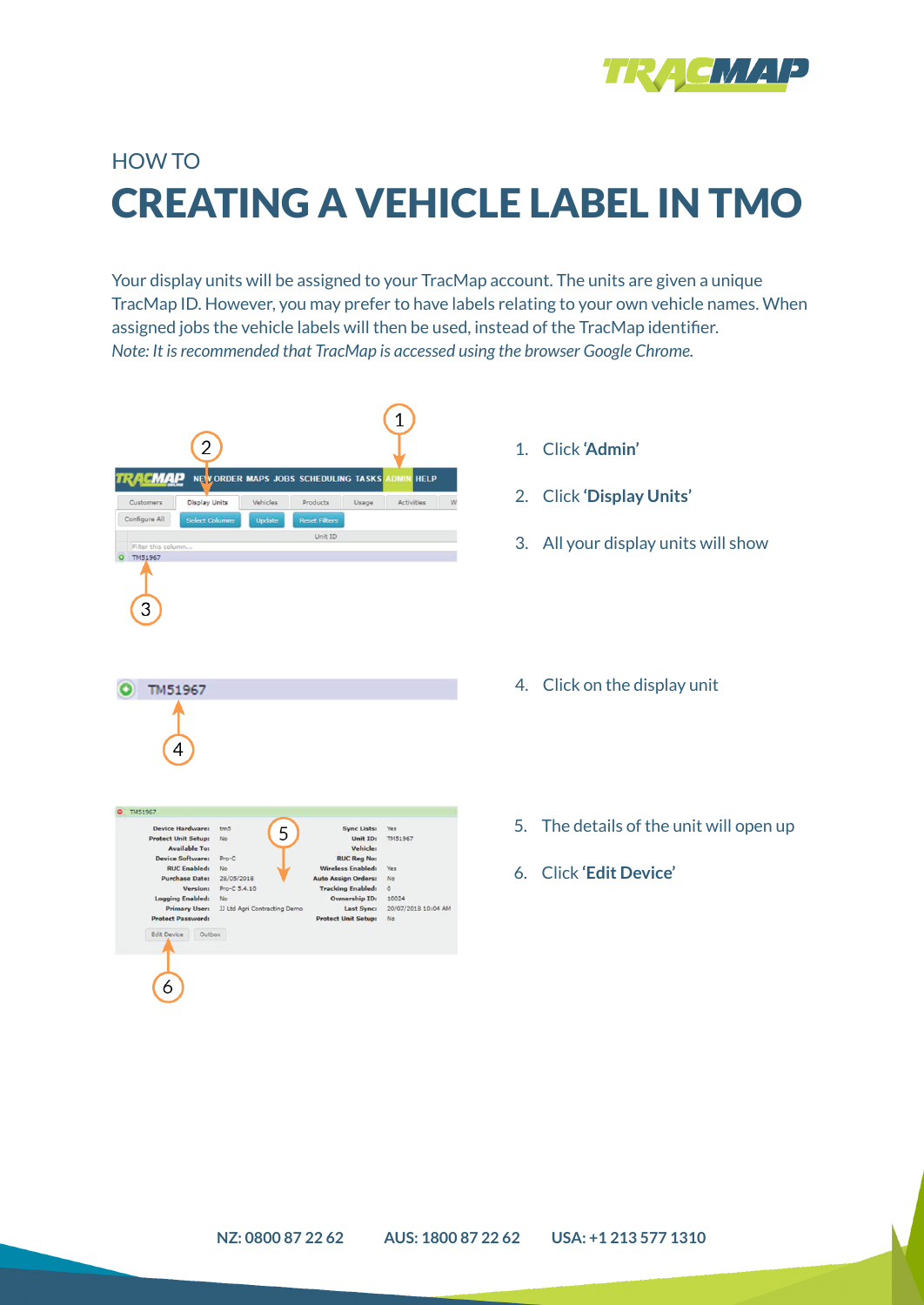

| <b>Vehicle Assignment</b><br>Assign to vehicle<br>Choose a vehicle<br>Create a new vehicle<br>7<br><b>Display Unit Settings</b><br>Sync Customers/Products Lists<br>⊛<br>Auto Assign Orders<br>▣<br>Protect Display Unit Setup<br>⊟<br>Protect Vehicle Setup<br>Θ<br>Protect Password<br>Allow Offline Jobs<br>⊟<br><b>Display Unit Sharing</b><br>JJ Ltd Agri Contracting De<br><b>Primary User</b><br>Available To<br>Select Option<br>Cancel<br>OK<br><b>Create New Vehicle</b><br>Truck 22<br>Vehicle Label<br>9<br>8<br>Cancel<br>О<br><b>Edit Display Unit</b><br>×<br><b>Vehicle Assignment</b><br>10<br>Assign to vehicle<br>Truck 22<br>Create a new vehicle<br><b>Display Unit Settings</b><br>Sync Customers/Products Lists<br>ø<br>Auto Assign Orders<br>⊟<br>Protect Display Unit Setup<br>Θ<br>Protect Vehicle Setup<br>Θ<br>Protect Password<br>Allow Offline Jobs<br>⊟<br><b>Display Unit Sharing</b><br>JJ Ltd Agri Contracting De.<br>Primary User<br>11<br>Available To<br>Select Option | <b>Edit Display Unit</b> |  |
|-------------------------------------------------------------------------------------------------------------------------------------------------------------------------------------------------------------------------------------------------------------------------------------------------------------------------------------------------------------------------------------------------------------------------------------------------------------------------------------------------------------------------------------------------------------------------------------------------------------------------------------------------------------------------------------------------------------------------------------------------------------------------------------------------------------------------------------------------------------------------------------------------------------------------------------------------------------------------------------------------------------|--------------------------|--|
|                                                                                                                                                                                                                                                                                                                                                                                                                                                                                                                                                                                                                                                                                                                                                                                                                                                                                                                                                                                                             |                          |  |
|                                                                                                                                                                                                                                                                                                                                                                                                                                                                                                                                                                                                                                                                                                                                                                                                                                                                                                                                                                                                             |                          |  |
|                                                                                                                                                                                                                                                                                                                                                                                                                                                                                                                                                                                                                                                                                                                                                                                                                                                                                                                                                                                                             |                          |  |
|                                                                                                                                                                                                                                                                                                                                                                                                                                                                                                                                                                                                                                                                                                                                                                                                                                                                                                                                                                                                             |                          |  |
|                                                                                                                                                                                                                                                                                                                                                                                                                                                                                                                                                                                                                                                                                                                                                                                                                                                                                                                                                                                                             |                          |  |
|                                                                                                                                                                                                                                                                                                                                                                                                                                                                                                                                                                                                                                                                                                                                                                                                                                                                                                                                                                                                             |                          |  |
|                                                                                                                                                                                                                                                                                                                                                                                                                                                                                                                                                                                                                                                                                                                                                                                                                                                                                                                                                                                                             |                          |  |
|                                                                                                                                                                                                                                                                                                                                                                                                                                                                                                                                                                                                                                                                                                                                                                                                                                                                                                                                                                                                             |                          |  |

7. Click **'Create New Vehicle'**

- 8. Enter the name of your vehicle
- 9. Click **'OK'**

- 10. The vehicle label will show in the vehicle assignment
- 11. Click **'OK'**